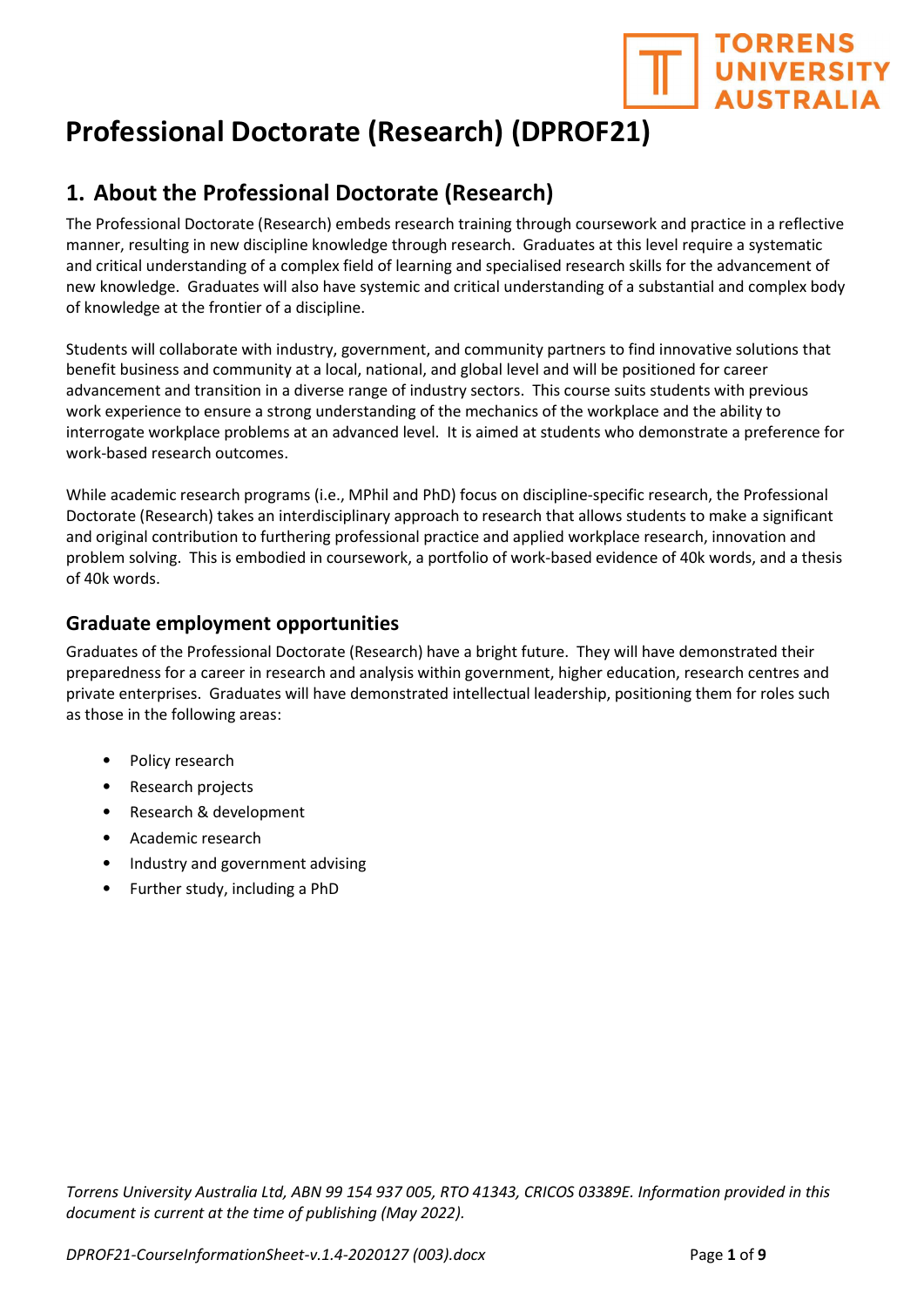

### Course Overview

| <b>Course Title</b>                                                             | Professional Doctorate (Research) (DPROF21)                                                                                                                                                                                                                                                                                                                                                                                      |                                                                |                                                                                                                                                                                                                                                                            |
|---------------------------------------------------------------------------------|----------------------------------------------------------------------------------------------------------------------------------------------------------------------------------------------------------------------------------------------------------------------------------------------------------------------------------------------------------------------------------------------------------------------------------|----------------------------------------------------------------|----------------------------------------------------------------------------------------------------------------------------------------------------------------------------------------------------------------------------------------------------------------------------|
| <b>Study Options</b><br>- Domestic<br><b>Australian</b><br>students             | Face to Face delivery<br>Online delivery<br>Full-time and part-time options available.                                                                                                                                                                                                                                                                                                                                           | <b>Study Options-</b><br><b>International</b><br>students      | International students on a student<br>visa must not take any more than a<br>third of their course online.<br>Full-time only.                                                                                                                                              |
| <b>Start Dates</b>                                                              | February, June, September<br>For specific dates visit the website.                                                                                                                                                                                                                                                                                                                                                               | <b>Course Length</b>                                           | Full-time: 3 years<br>Accelerated: 2 years<br>Part-time: 6 years                                                                                                                                                                                                           |
| Payment<br><b>Options -</b><br><b>Domestic</b><br><b>Australian</b><br>students | <b>Upfront payment</b><br>This means tuition fees will be invoiced<br>each trimester and payment is required<br>on or before the due date.<br><b>FEE-HELP</b><br>FEE-HELP is Australian Government's loan<br>scheme for higher education degree<br>courses. It can assist you in paying for all,<br>or part of, your course fees. Repayments<br>commence via the tax system once your<br>income rises above a minimum threshold. | <b>Payment</b><br>Options-<br><b>International</b><br>students | <b>Upfront payment</b><br>Currently not available to<br>international students.                                                                                                                                                                                            |
| <b>Course study</b><br>requirements                                             | Each subject (normally 10 credit points)<br>involves 10 hours of study per week,<br>comprising 3 hours of facilitated study and<br>7 hours self-directed study.                                                                                                                                                                                                                                                                  | <b>Assessment</b>                                              | Research project or application<br>proposal, research or process<br>documentation, application<br>outcome, essays, reports, critical<br>reflections, journal entries, literature<br>reviews, presentations, scenario and<br>case studies, dissertations, and viva<br>voce. |
| <b>Locations</b>                                                                | Brisbane, Sydney, Melbourne, Adelaide,<br>Online                                                                                                                                                                                                                                                                                                                                                                                 | <b>Delivered by</b>                                            | <b>Torrens University Australia</b>                                                                                                                                                                                                                                        |
| Provider                                                                        | Torrens University Australia Ltd is<br>registered as a self-accrediting Australian<br>university by the Tertiary Education<br>Quality and Standards Agency (TEQSA).                                                                                                                                                                                                                                                              | <b>CRICOS Course</b><br>Code                                   | 108074G                                                                                                                                                                                                                                                                    |
| Provider<br>obligations                                                         | Torrens University is responsible for all<br>aspects of the student experience,<br>including the quality of course delivery, in<br>compliance with the Higher Education<br><b>Standards Framework (Threshold</b><br>Standards) 2021                                                                                                                                                                                              | <b>Accrediting</b><br>body                                     | Torrens University Australia Limited<br>ABN 99 154 937 005,<br>CRICOS Provider Code: 03389E.<br>RTO No. 41343                                                                                                                                                              |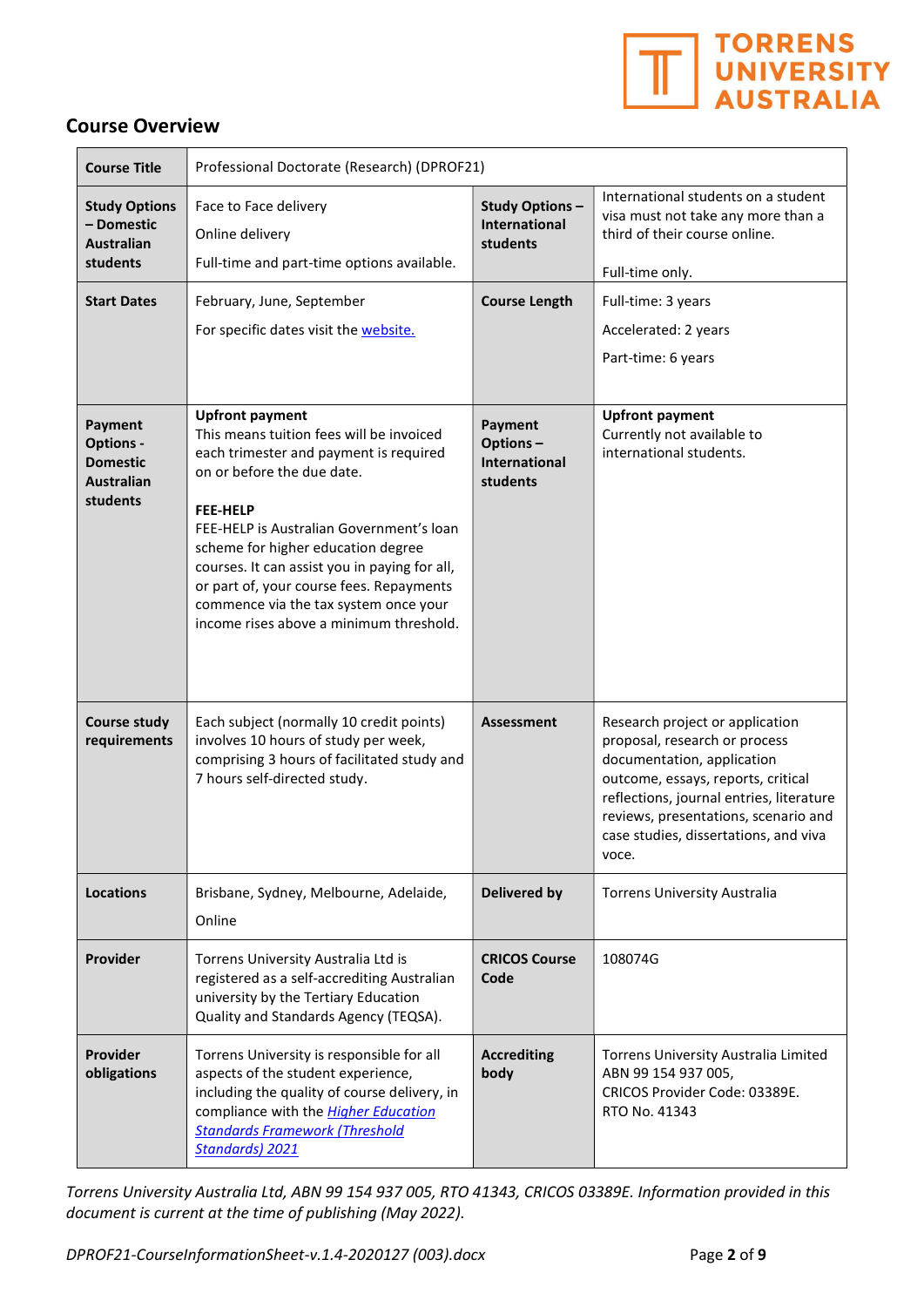$\epsilon$  website. Any other fees For details, refer to the website.

**TORRENS** 

**NIVERSITY USTRALIA** 

## 2. Essential requirements for admission

The general admission criteria that apply to Torrens University Australia courses can be located by visiting the Torrens University Australia website - https://www.torrens.edu.au/how-toapply/admissions-criteria.

## 3. Admission Criteria

| Title of course of study                          | Professional Doctorate (Research) (DPROF21)                                                                                                                                                                                                                  |  |
|---------------------------------------------------|--------------------------------------------------------------------------------------------------------------------------------------------------------------------------------------------------------------------------------------------------------------|--|
| <b>Applicants with formal study: Direct Entry</b> | Successful completion of Masters degree or above<br>from an Australian university or overseas equivalent<br>And                                                                                                                                              |  |
|                                                   | a) Seven years' practice at an advanced level<br>in a position of responsibility or five years<br>practice at an executive level and currently<br>in a position of influence in the chosen<br>profession, or                                                 |  |
|                                                   | b) An extensive track record of executive<br>achievement in the workplace or in<br>professional practice                                                                                                                                                     |  |
| Applicants with work and life experience          | Students without an Master's degree may pathway<br>to the Professional Doctorate (Research) with RPL<br>based on                                                                                                                                             |  |
|                                                   | a) Seven years' practice at an advanced level in<br>a position of responsibility or five years<br>practice at an executive level and currently<br>in a position of influence in the chosen<br>profession, or<br>An extensive track record of executive<br>b) |  |
|                                                   | achievement in the workplace or<br>in<br>professional practice<br>And                                                                                                                                                                                        |  |
|                                                   | A discipline-specific portfolio based on<br>competency-based learning and non-formal<br>learning                                                                                                                                                             |  |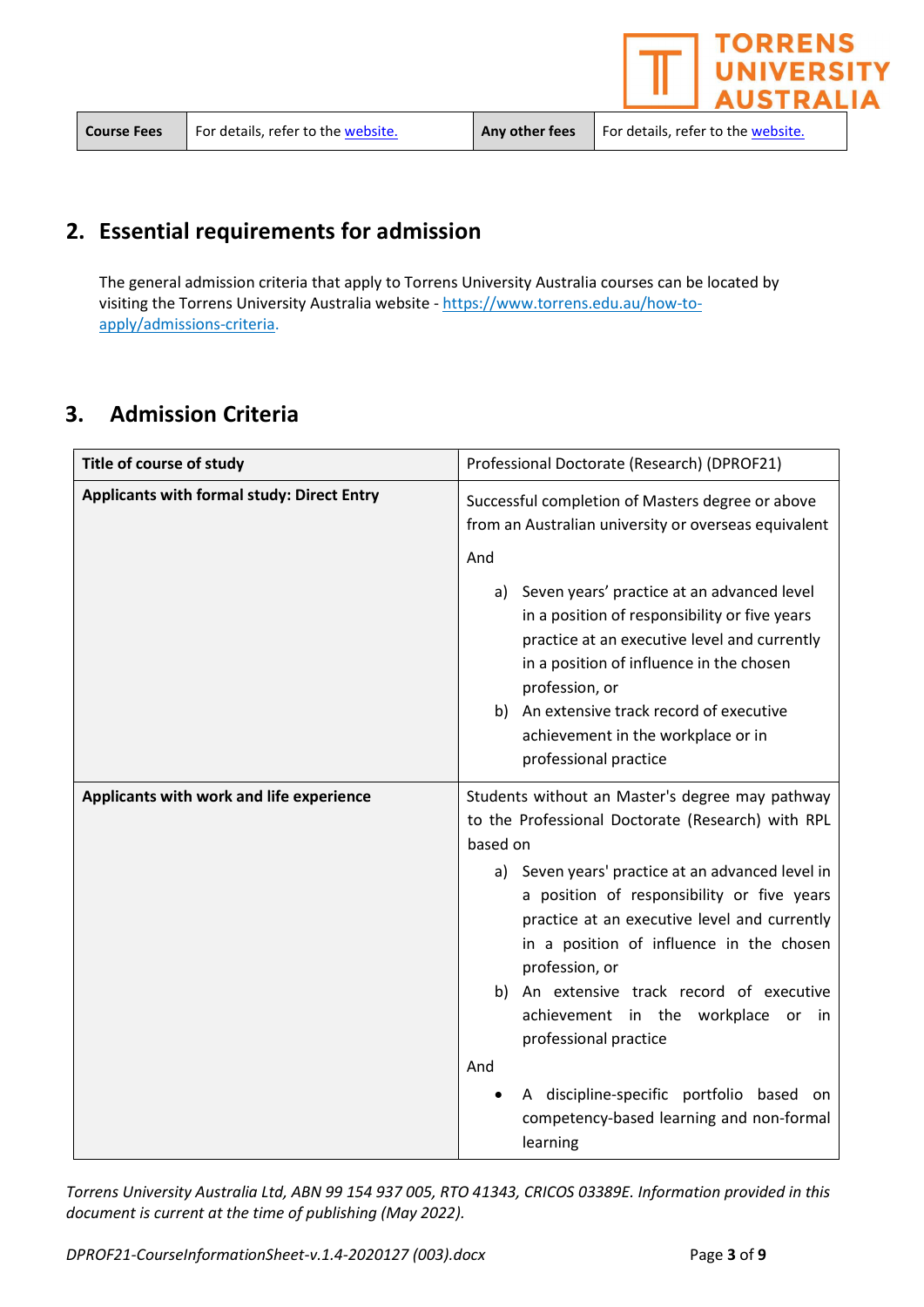

| Title of course of study                                                                                                                                   | Professional Doctorate (Research) (DPROF21)                                                             |
|------------------------------------------------------------------------------------------------------------------------------------------------------------|---------------------------------------------------------------------------------------------------------|
|                                                                                                                                                            | And<br>A letter of recommendation from two most<br>$\bullet$<br>recent employers.                       |
| <b>English Language Proficiency</b><br>(applicable to international students, and in addition<br>to academic or special entry requirements noted<br>above) | Equivalent IELTS 6.5 (Academic) with skills band no<br>less than 6.0 (or equivalent TOEFL, CAE or PTE). |

## 4. How to apply

Applicants should first write directly to the higher degrees by research (HDR) office:

o hdr@torrens.edu.au

## 5. Advanced standing/academic credit/recognition of prior learning (RPL)

You may be entitled to credit for prior learning, whether formal or informal. Formal learning can include previous study in higher education, vocational education, or adult and community education. Informal learning can include on the job learning or various kinds of work and life experience. Credit can reduce the amount of study needed to complete a degree.

Applicants admitted based on prior higher education study may be eligible for Advanced Standing in the form of credit and/or recognition of prior learning (RPL) under the Torrens University Australia Credit Policy (https://www.torrens.edu.au/policies-forms).

- Students with completed subjects may be eligible for specified credit and/or elective exemptions
- Students who have completed a qualification at AQF level 8 (Graduate Diploma) or above may be eligible for block credit (where a block credit agreement exists)
- Students with a mix of formal study and informal and/or non-formal learning may be eligible for recognition of prior learning in addition to any credit approved.

Credit will not be applied automatically. Applicants must apply for credit and/or RPL as early as possible prior to each study period, with applications not accepted after week 2.

For further information about credit and recognition of prior learning please see https://www.torrens.edu.au/how-to-apply/course-credits.

## 6. Where to get further information

- Torrens University Australia (TUA) Website
	- o https://www.torrens.edu.au/

## 7. Additional Information

Torrens University Australia Ltd, ABN 99 154 937 005, RTO 41343, CRICOS 03389E. Information provided in this document is current at the time of publishing (May 2022).

DPROF21-CourseInformationSheet-v.1.4-2020127 (003).docx Page 4 of 9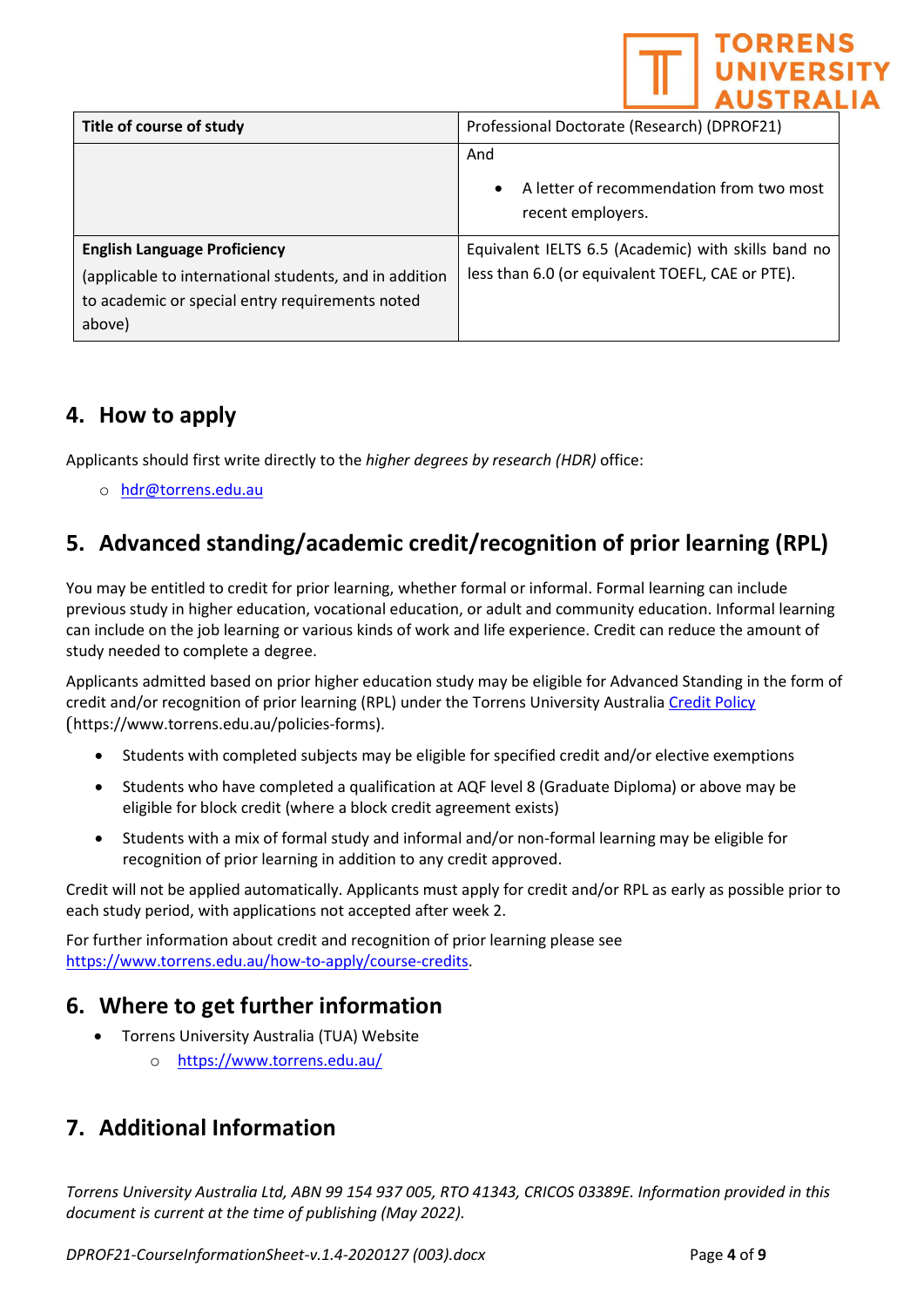## Course Structure

The Professional Doctorate (Research) (DPROF21) course structure is three years (240 credit points) in duration (normally full time). Eight subjects (10 credit points each) per year is deemed a normal full-time load.

### Course Rules

To qualify for the Professional Doctorate (Research) (DPROF21), the candidate must complete satisfactorily a course of study that comprises 8 core subjects, 1 elective subject, and 15 thesis units. A combined total of 240 credit points is required. The elective subject must be selected from the list outlined below.

### Subjects

#### Core Subjects

#### RES611 Critical Literature Review

This subject provides students with an overview of critical reading practices and develops the practical skills required to undertake a higher degree research project. Students will develop an understanding of the differences between practice and theory-based literature, and learn practical planning, searching, recording and interrogations skills needed to identify research gaps and undertake critical analysis with the view to establish future research directions. This subject will culminate in the development of a project statement for further scholarly research.

#### RES612 Developing the Research Proposal

This subject develops the foundations of research, critical problem solving, and evidence-based decisionmaking skills required when undertaking a higher degree research project. Students will gain an understanding of the core structure of the research proposal, research integrity and the importance of positioning a chosen research project to offer significant contribution to new knowledge. Through the compilation and review of emerging constructs from literature, students will establish key concepts for analysis and build a framework for critical evaluation and investigation in the chosen field of study. On completion of this subject, students will understand the interrelationship of concepts, constructs, models, and frameworks in research, and possess the skills to communicate this in a structured project proposal capturing their emergent propositions ready for further investigation.

#### RES613 Methodology and Design

This subject aims to build the methodological literacy for higher degree research. It addresses methodological questions and specific issues connected with the choice of research methods and the associated forms of data. The subject includes discussion on the process of discovery and the formulation of the researcher's paradigm of reality. This subject caters equally for students pursuing various quantitative and qualitative methodologies in their research projects. It provides targeted training in key research methods as well as developing the student's overall understanding of the use and usefulness of various research methods in the field of research. This subject covers advanced topics in qualitative and quantitative research methodology relevant to the current set of projects undertaken by the cohort of students at this level.

#### RES614 Preliminary Research Thesis

This subject aims to provide students with the skills for planning, conducting, analysing, and reporting for a research project. This subject develops your understanding of the requirement for responsible conduct of research including ethical review for projects involving human research participation. On completion of this subject, students should be able to: further understand the significance of research and the challenges associated with undertaking independent research and design and complete a qualitative and/or quantitative research study using public data. You will report your project in a preliminary independent short thesis.

#### RES615 Research Communication

This subject provides students with essential skills in academic writing, authorship, the conventions of academic writing, research communication and dissemination of research outcomes. Students will develop

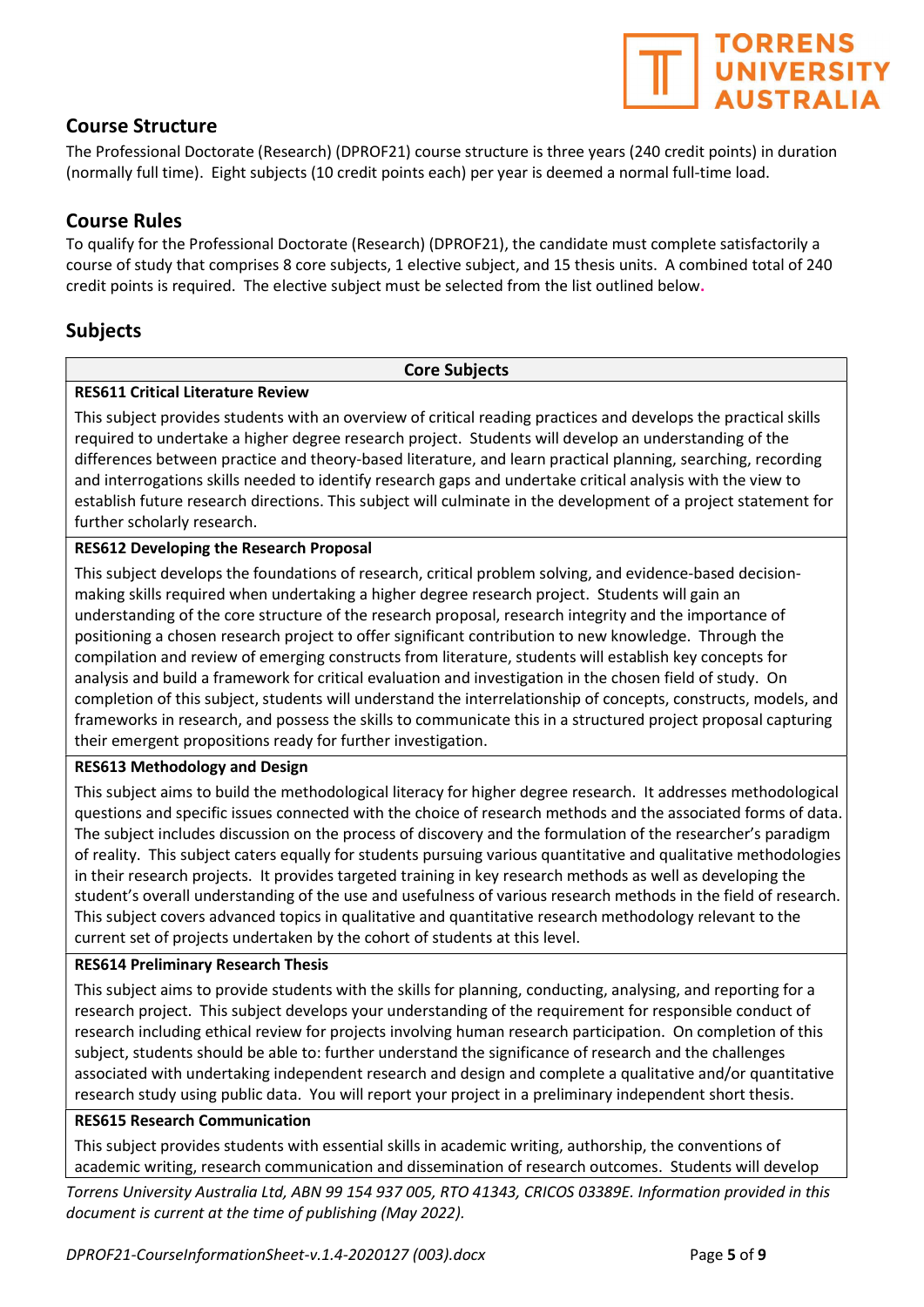

#### Core Subjects

skills in writing for research and analytical skills for research. Students will learn about planning for academic writing and critical analysis for academic writing. The subject also develops students' skills in constructing arguments, the different types of arguments and publication formats for output. This subject will draw from the field of communications studies and related discipline areas and build critical writing skills.

#### RES616 Leading Research, Innovation and Commercialisation

The subject offers students an opportunity to develop a business case for commercialisation of an idea resulting from a student's own research. This subject will encourage students to communicate and plan to lead others in the research process within organisations including start-ups and build research teams to support practical research outcomes. This subject will focus on building the traits of entrepreneurial leadership for research and innovation and assists students in translating their knowledge and own research into a commercial products or services. Preparing students to be more effective in this area will move research outcomes toward market relevance. Students will work on their own research in order to identify a commercial opportunity, identify the challenges of launching and operating their new product or service resulting in the skills to lead research, innovation and commercialisation in professional practice.

#### DSGN6028 Design Futures

This subject introduces designers to research methodologies as a basis for identifying problems which can be the catalyst to bring about change. Students gain skills in the analysis of research data using grounded theory and phenomenography, in addition to visual research methods used as a foundation for creative and design solutions inherent in cross-disciplinary creative practice. By means of reflection, analysis and contextualising an identified culture—their own or others—and by drawing on its philosophies, typical behaviours and patterns, designers explore, elicit, and assess problems to instigate creative group projects. The design practices foster understanding of, and connection with, the contexts that designed things participate in, enrich, and often transform. The additional emphasis is on problem identification that informs and leads to enhanced futures based on successful creative outcomes.

#### DSGN6029 Research and Innovation

This subject culminates in the development of a synthesised project proposal that can form the foundation for an incubator project. Issues relating to ethical research practices and approaches to potentially sensitive research matters are considered. Students develop and consolidate their understanding of various research practices in order to analyse and review quantitative and qualitative data. Proposals should seek to identify a well formulated research question and hypothesis based on this analysis. Students also undertake reflective analysis with creative and societal innovation founded on research as they develop their project proposal. At the end of this subject students will have proposed the foundations of a self-initiated project that exhibits a sophisticated understanding of contemporary practice based on triple line philosophy:

- 1) environmental sustainability;
- 2) social, ethics and creative responsibility; combined with,
- 3) financial responsibility.

NB: some of the above subjects have pre-requisite and progression requirements.

#### Thesis Subjects

THE601, THE602, THE603, THE604, THE605, THE606, THE607 (20 credit points) and THE608 (10 credit points) Thesis Units

The units focus on substantial writing for thesis and analysis for the thesis project. Students will be expected to demonstrate high-level skills in independent research and/or analysis and in written expression as well as a degree of original input into the thesis project. Students are required to keep a research journal and regular submission of written work is expected to allow for the refinement of the student's development of ideas and writing style through critical feedback from the supervisor. The student is required to complete 150 credit

Torrens University Australia Ltd, ABN 99 154 937 005, RTO 41343, CRICOS 03389E. Information provided in this document is current at the time of publishing (May 2022).

DPROF21-CourseInformationSheet-v.1.4-2020127 (003).docx Page 6 of 9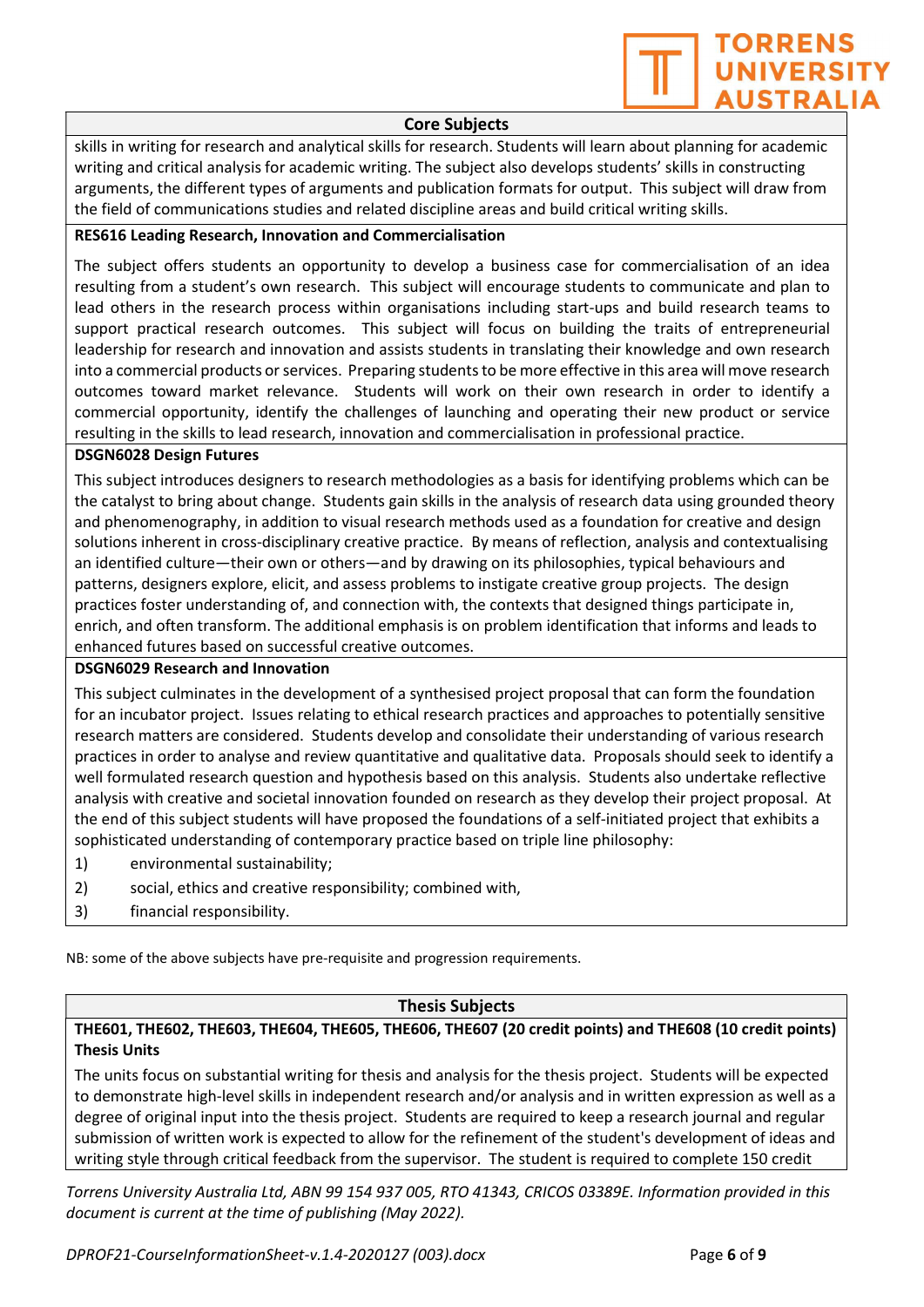Thesis Subjects

NB: THE601, THE602, THE603, THE604, THE605, THE606, and THE607 are all 20-credit point (i.e., double) subjects.

#### Elective Subjects

#### STAT6200 Biostatistics

Analysing data is one of the central activities in the public health industry. Learn how to investigate basic statistics and concepts used in public health research and practice to interpret results in journals and government reports. A practice-based approach to statistical analysis—using specialised software—will enable you to apply basic analyses to public health data.

#### PUBH6013 Qualitative Research Methods for Public Health

In this subject, students develop core knowledge and skills for designing qualitative research in public health, including collecting, analysing, interpreting, and presenting qualitative data. Topics include exploration of the nature of qualitative inquiry, broad theoretical approaches in qualitative research, research methods (i.e., ethnography, observation, case studies, focus groups, interviews, participatory action research), research design issues (i.e., sampling, ethical considerations, quality, and rigour), and ethical issues in public health qualitative research. Students will also learn about the use of software to code data.

#### STAT6003 Statistics for Financial Decisions

This subject covers the role of statistical analysis in decision-making for accounting and finance professionals. It is divided into descriptive and inferential statistics. Students will learn about statistical techniques for the quantitative evaluation of data in decision-making for accounting, finance, and business applications. Students will develop analytical and statistical skills through Excel data analysis to manipulate data into meaningful information for the purpose of decision-making. Students will also learn to interpret statistical results and communicate their statistical analysis in business reports.

#### DPA8109 Program Evaluation and Action Research (Capella/Cross-institutional Study Option)

This subject will introduce the basic fundamentals of both program evaluation and action research. Program evaluation is used to objectively evaluate and improve program efficiency. Since program evaluation is also a requirement for all federally funded grants, this is an important skill for public administrators. Action research engages participants in various aspects of research design or implementation. This subject will introduce the concepts, design methods, and their application to real-world situations using both program evaluation and action research methods.

#### DRPH8180 Advanced Action Research Methods (Capella/Cross-institutional Study Option)

In this subject, you will examine participatory action research methods in the planning of a public health and epidemiological research project. You will design an action research project using critical theory, ethical parameters, and a range of qualitative and quantitative research methods. As part of the research project plan, you will prepare an action research proposal that delineates the research topic, data collection methods, and decision-making model on what action to pursue as a result of the research findings. You will also explore effective communication skills and collaborative approaches associated with the relationship between the researcher and participant.

#### HMSV8110 Action Research Methods in Human Services (Capella)

The term action research made its first appearance in the 1940s, when a German-American social psychologist named Kurt Lewin founded the action research process. During this subject, you will utilise the textbooks, library readings, and multimedia to develop and apply skills in using data and technology for planning, executing, and assessing the action research process. You will demonstrate your understanding of the dynamics of an organisation through discussions and assignments. For the project, you may choose to perform

Torrens University Australia Ltd, ABN 99 154 937 005, RTO 41343, CRICOS 03389E. Information provided in this document is current at the time of publishing (May 2022).

**TORRENS UNIVERSIT AUSTRALIA**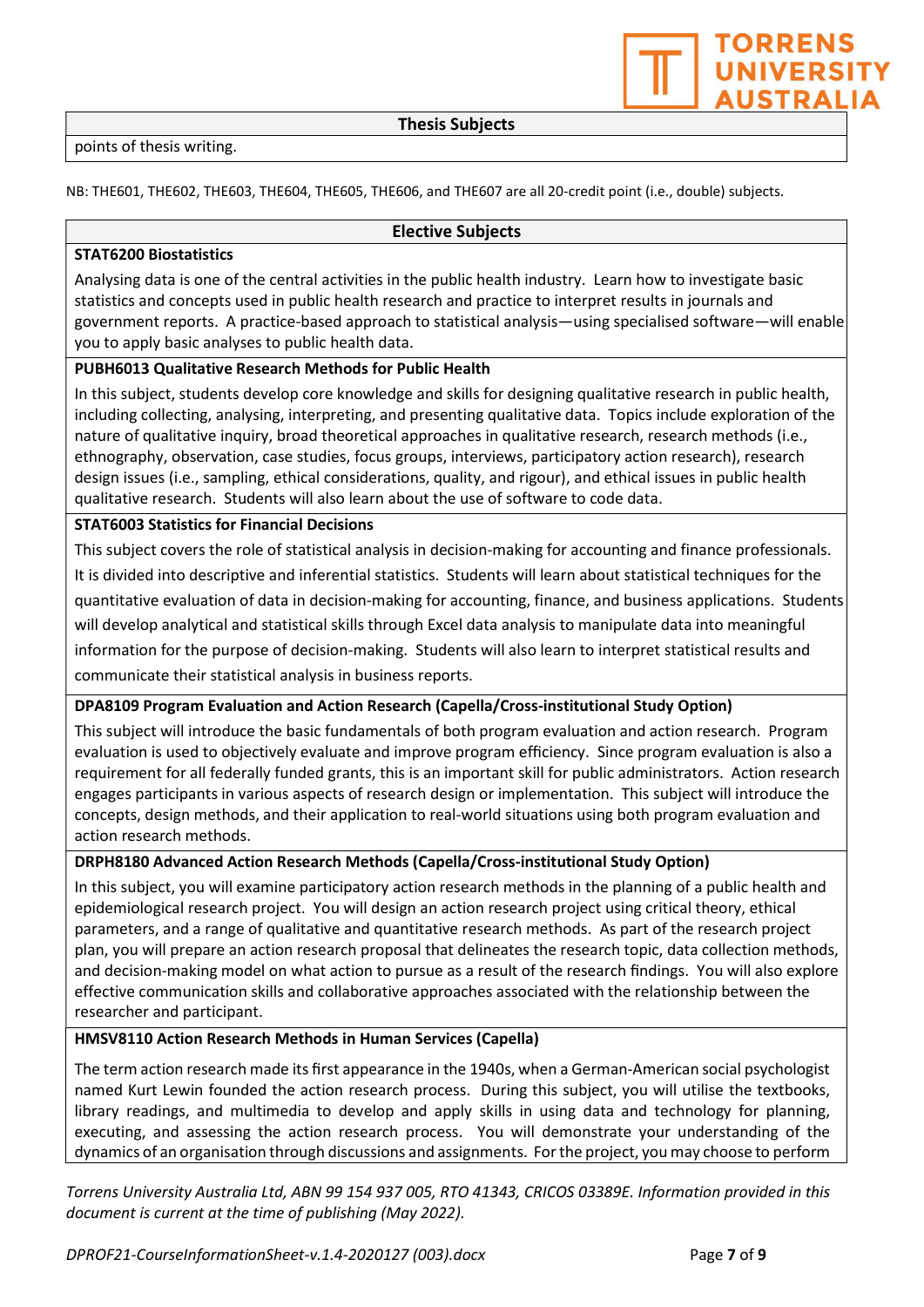

#### Elective Subjects

the action research cycle based on a scenario from a series of multimedia presentations that have been provided, or you may choose to perform the action research cycle on a project or program for the organisation or agency where you are employed, or where you wish to do your future doctoral research. Completing the action research cycle based on the real-world project or program you are hoping to examine for your doctoral research would give you a chance to see whether the topic you plan to use is broad enough and there is enough information available (from the literature and at the organisation) to sustain a future doctoral research project.

### Locations

The Professional Doctorate (Research) (DPROF21) can be studied in a combination of online and at the below Torrens University Australia campuses:

- Queensland (Brisbane)
- New South Wales (Sydney)
- Victoria (Melbourne)
- South Australia (Adelaide)

### Campus Facilities and Services

All campuses are designed to provide students with professional spaces in which to learn and work. They have been planned with student study needs in mind with well-equipped accessible learning spaces as well as student breakout areas for group work and spending time with friends.

### A positive student experience

Torrens University Australia values the importance of a positive student experience, and therefore has robust processes to resolve student complaints. The Student Complaints Policy, and associated procedures, can be accessed from the website (https://www.torrens.edu.au/policies-and-forms).

### Paying for your qualification

We offer two payment options for this course:

Upfront payment

If you want to complete your qualification debt-free you can choose to pay as you go. This means tuition fees will be invoiced each trimester and payment is required on or before the due date using EFTPOS, credit card or direct transfer.

FEE-HELP

FEE-HELP is Australian Government's loan scheme for higher education degree courses. It can assist you in paying for all, or part of, your course fees. Repayments commence via the tax system once your income rises above a threshold.

Further information about FEE-HELP, including eligibility, is available at:

- o FEE-HELP website https://www.studyassist.gov.au/help-loans/fee-help
- o FEE-HELP booklets: https://www.studyassist.gov.au/need-more-information/help-publications

#### Austudy and Abstudy

Students enrolled in this course may be eligible for government assistance, such as Austudy or Abstudy.